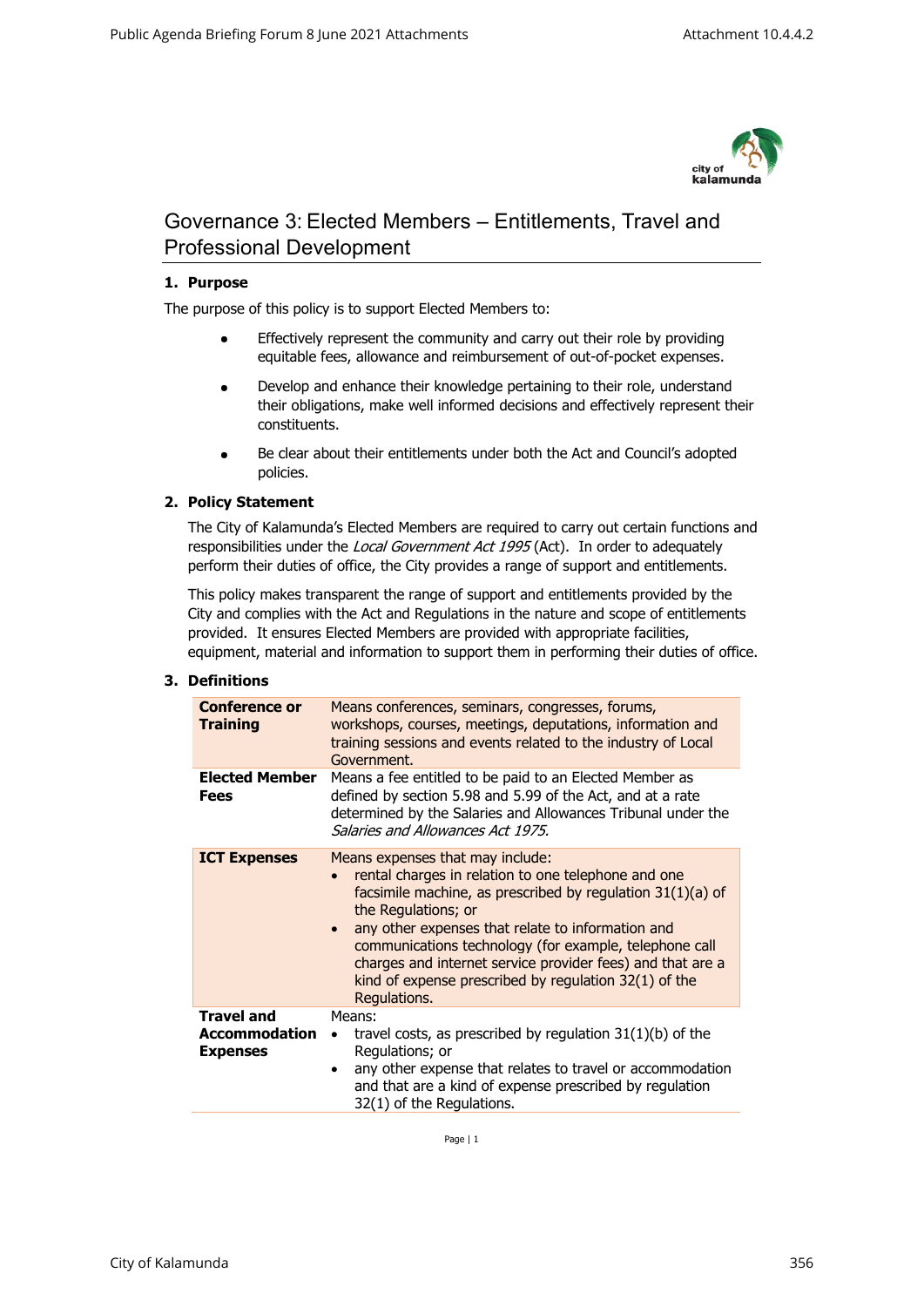

## **4. Provision of Support**

#### 4.1 Mayor

The Mayor shall, in carrying out the duties and responsibilities of office, receive the benefit of the following:

- (a) access to suitable office accommodation allocated by the CEO;
- (b) services and facilities of an Elected Member (as per Clause 4.2); and
- access to other services and facilities relevant to the position as determined by the CEO.

#### 4.2 Elected Members

All Elected Members shall, in carrying out the duties and responsibilities of office, receive the benefit of the following:

- (a) administrative support from the Council Support Officer;
- conference/meeting rooms within the Administration Building (with prior timely booking being made through the CEO's Office);
- $(c)$ limited use of photocopying, printing, facsimile, internet and telephone facilities within the Administration Building;
- 24-hour security access card to the Council Chamber, Committee Room 1 and Function Room;
- one Apple iPad, or equivalent tablet technology to a standard determined by the City's IT staff;
- $(f)$ two Councillor name badges;
- business cards; and
- access to other services and facilities relevant to the position as determined by the CEO.
- 4.3 Election campaigns excluded

The support and entitlements described in this policy must not be used for any election purpose.

#### **5. Fees and Allowances**

- 5.1 Elected Member Fees and Allowances
	- $(a)$ Elected Member Fees shall be approved by Council, according to the standards set by the Salaries and Allowances Tribunal, and as applicable for the City of Kalamunda.
	- $(b)$ Unless otherwise stated in clause 5, all fees and allowances will be approved by Council, will comply with the Local Government (Administration)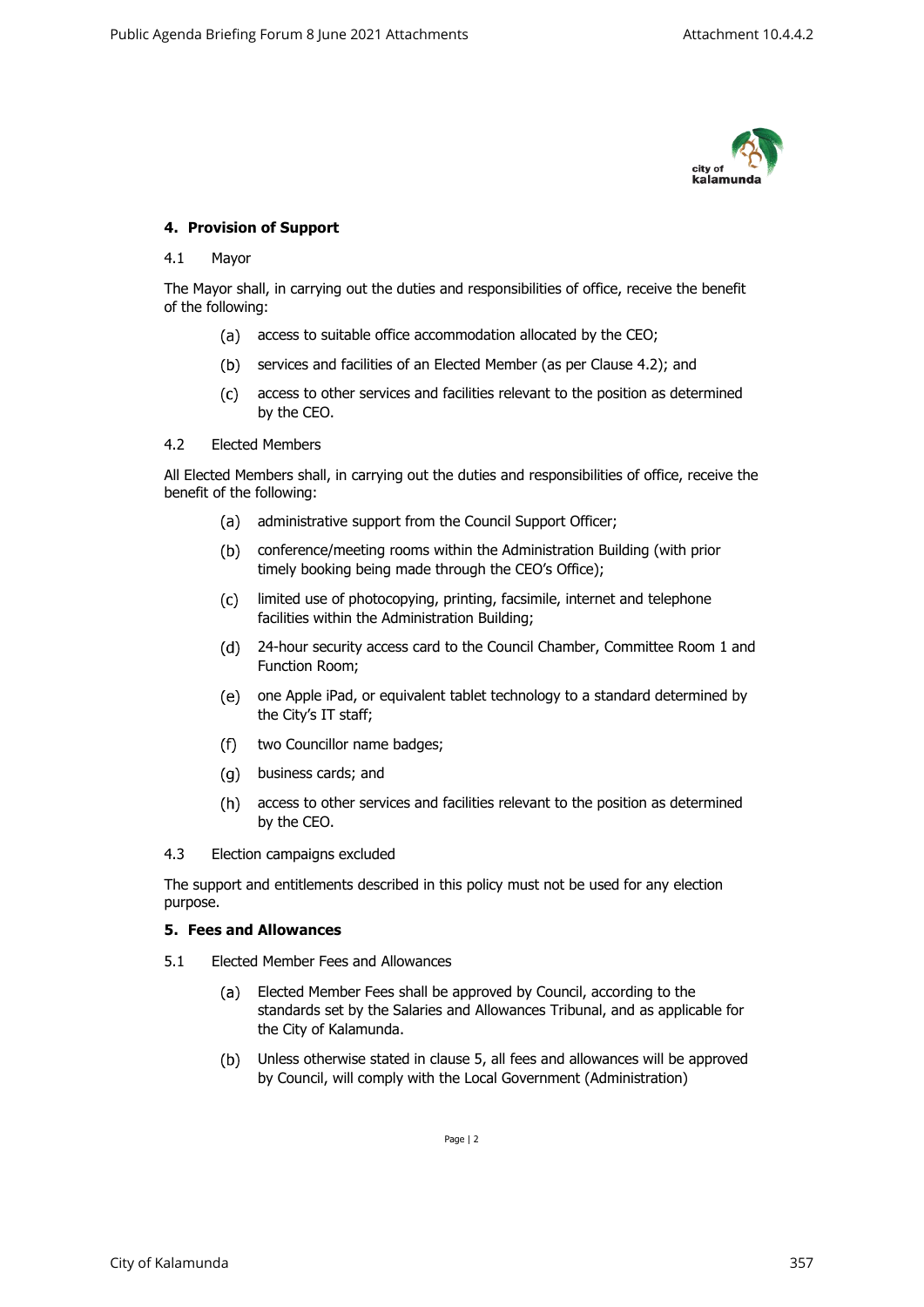

Regulations, and will comply with the standards set by the Salaries and Allowances Tribunal as applicable for the City of Kalamunda.

5.2 Mayor and Deputy Mayor allowance

The Mayor's Allowance and Deputy Mayor's Allowance is payable in addition to the entitlement to Elected Member Fees in clause 5.1(a).

5.3 Information, Communication and Technology (ICT) allowance

The City will pay all Elected Members an allowance for ICT Expenses.

5.4 Travel and Accommodation allowance

The City will pay all Elected Members an allowance for Travel and Accommodation Expenses relating to approved Council Business activities.

- 5.5 Reimbursement claims in excess of annual allowances
	- Claims by Elected Members for ICT Expenses, and Travel and Accommodation  $(a)$ Expenses, are to be:
		- (i) supported by documentation, such as receipt or invoice, and
		- (ii) submitted to the CEO on the relevant reimbursement form.
	- $(b)$ Where an Elected Member exceeds the allowance, a request for reimbursement shall be referred to Council for approval.
- 5.6 Elected Member may refuse fees and allowances
	- $(a)$ If an Elected Member does not want to claim any part of these fees and allowances then he/she will advise the CEO in writing, including a date the request is to take effect.
	- $(b)$ Subsequent to clause 5.6(a), if an Elected Member later requests full or additional payment of fees and allowances, it will not be back-paid, but will accrue from the date of the Chief Executive Officer receiving such subsequent request in writing.
- 5.7 Taxation implications

The taxation liability arising from payment of any Elected Member fees or allowance is the individual responsibility of each Elected Member.

# **6. Eligible Payments and Reimbursements**

6.1 Cost of attending functions

The City will pay for the registration cost or ticket cost for the Elected Members attending any breakfast, dinner or similar function, where invited in their role as Elected Member, provided it is not for an election purpose.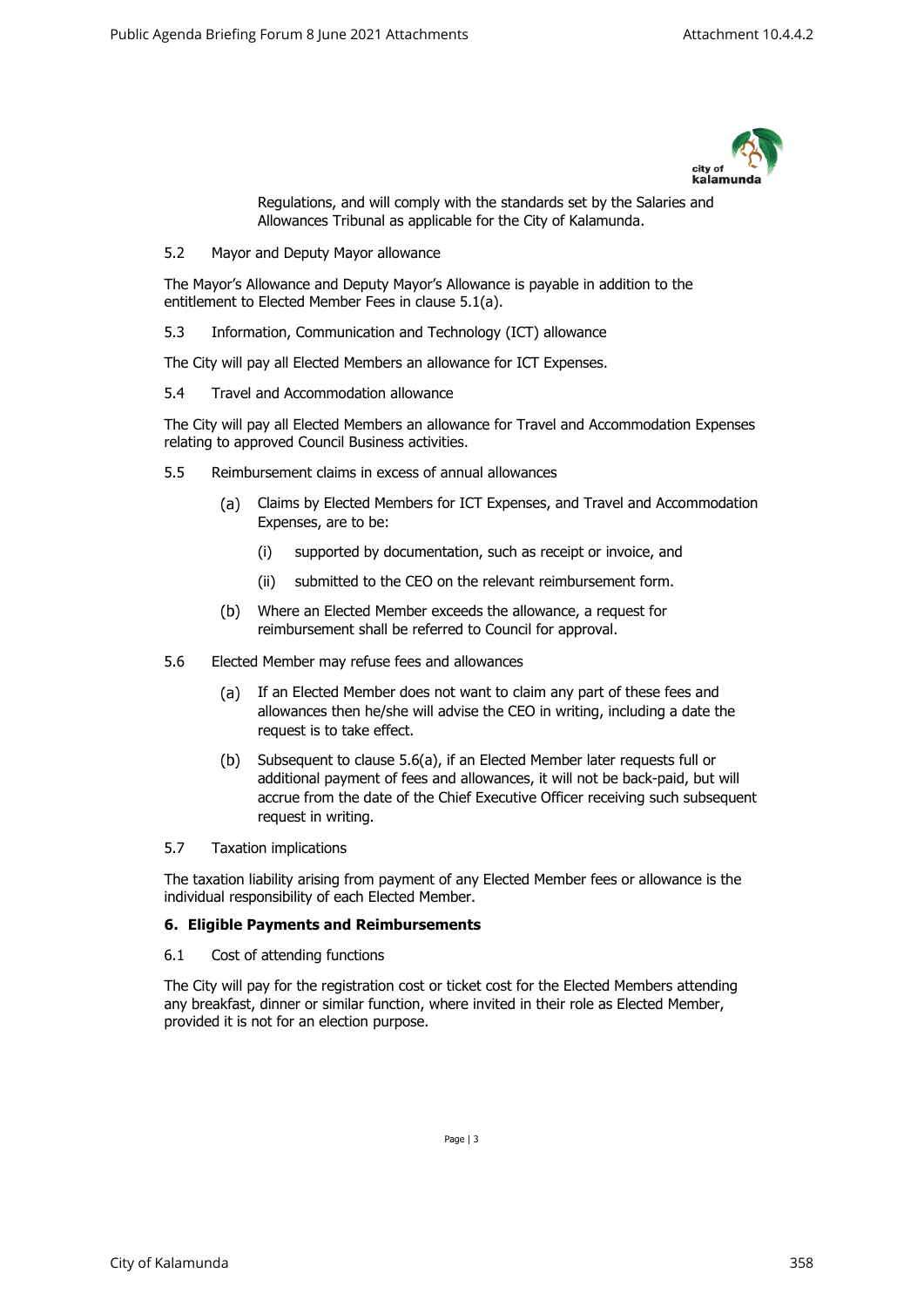

# 6.2 Child care

- (a) In accordance with Regulation 31, child care costs will be paid at the rate set by the Salaries and Allowances Tribunal for an Elected Member's attendance at:
	- (i) an Ordinary Council Meeting,
	- (ii) Special Council meeting,
	- (iii) Committee meeting of which he/she is a member,
	- (iv) Council function or Council-related activity.
- Child care costs are applicable for children, either of natural birth or guardianship determined by a legal process.
- Child care costs will not be paid in the event that the care is provided by a  $(c)$ member of the immediate family or relative living in the same premises as the Elected Member.

# **7. Payment Arrangements**

- 7.1 Time and Method of Payment
	- Payment of the Elected Member Fees and Allowances, other than those (a) outlined under clause 5, are to be:
		- (i) made every month in arrears paid by the  $20<sup>th</sup>$  of the month; and
		- (ii) calculated on a pro-rata basis in those years where an Elected Member's term of office expires due to election or an Elected Member retires before their term of office expires.
	- All fees and allowances shall be paid automatically into a nominated bank account.
- 7.2 Time limit on claims and approval process

Elected Members should submit the appropriate expense claim form to the CEO, together with supporting documentation:

- (a) within two calendar months of incurring the expense,
- (b) except that at the end of each financial year, claims must be provided by the 7<sup>th</sup> July of the following financial year.
- 7.3 Supporting documentation

Claims for reimbursement should include a tax invoice or tax receipt.

## **8. Professional Development, Conference and Training**

8.1 Requirement to attend Professional Development and Training

<span id="page-3-0"></span>Elected Members will participate in mandatory Professional Development and Training requirements, as defined within the Act.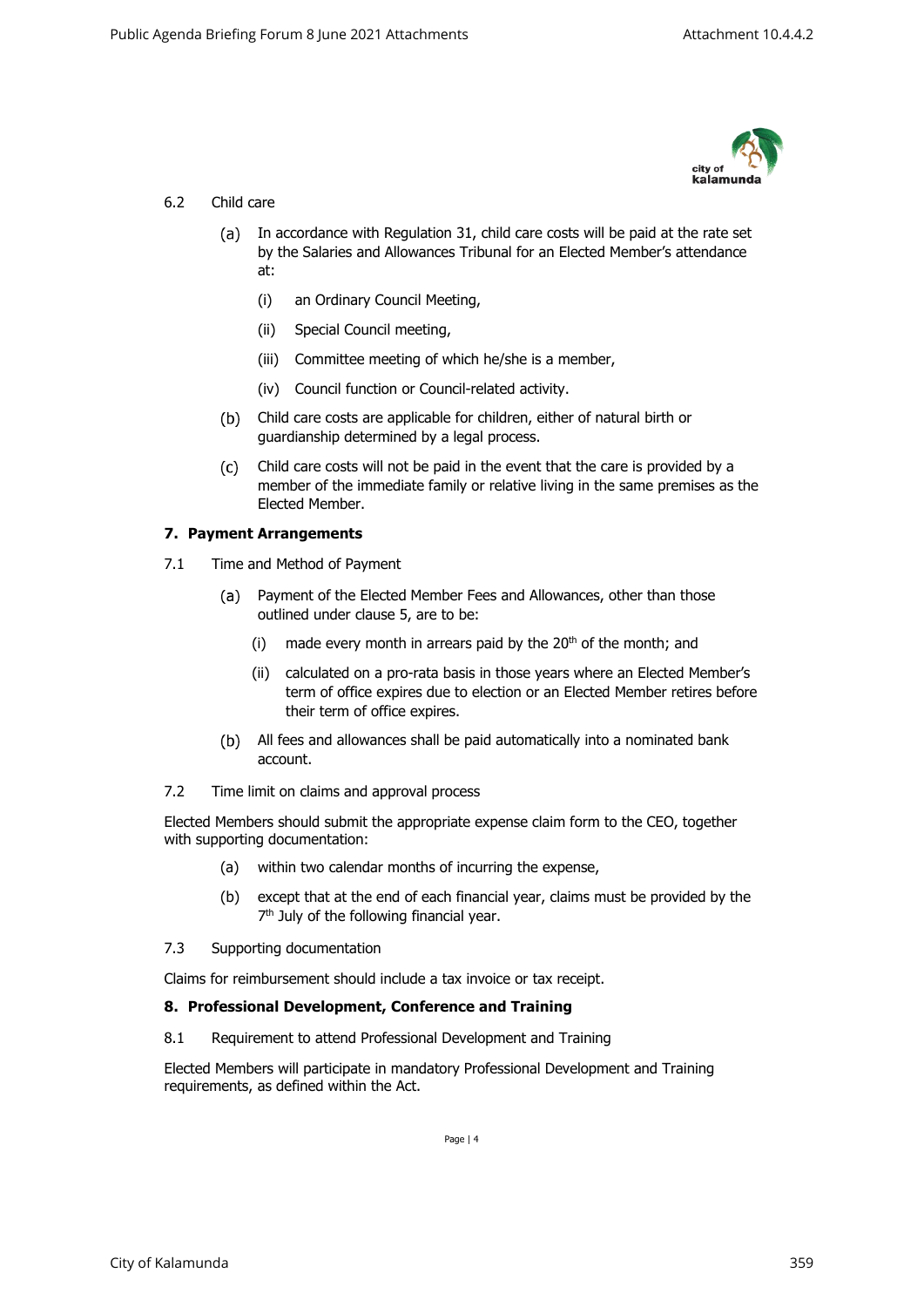

- 8.2 Professional Development Allowance
	- (a) Each Elected Member will be allocated a maximum of \$2000 per financial year to pay for all training, conferences or memberships, including mandatory training.
	- (b) If an Elected Member wishes to exceed the value of this allowance in a financial year, they may either:
		- (i) Seek Council approval to exceed the allowance; or
		- (ii) Pay the difference.
- 8.3 Types of Conference or Training
	- (a) In addition to mandated training, Elected Members are encouraged to participate in continuing professional development including:
		- (i) any City of Kalamunda Elected Member Induction Program; and
		- (ii) Western Australia Local Government Association (WALGA) Elected Member Courses.
	- (b) Further Conferences or Training to which this policy applies shall generally be limited to:
		- (i) Western Australian Local Government Association (WALGA) and Australian Local Government Association (ALGA) conferences;
		- (ii) special 'one off' conferences sponsored by WALGA or ALGA on important issues;
		- (iii) annual conferences of the major professions in local government and other institutions of relevance to local government activities;
		- (iv) training relating to the role of Elected Members;
		- (v) Australian Institute of Company Directors;
		- (vi) Australian Institute of Management.
- 8.4 Reimbursement of Memberships

The City will reimburse memberships to professional associations relevant to the role of Elected Members.

- 8.5 Approval to attend Conference or Training
	- $(a)$ An Elected Member must advise the CEO of his/her intention to attend training at least three weeks prior to the event. The CEO will then advise the Elected Member whether there are sufficient budgeted funds for the participation in the training to occur, and approve the expenditure.
	- (b) Approval of Council is required for any Elected Member attendance at for any Conference or Training outlined under Clause [8](#page-3-0) of this policy.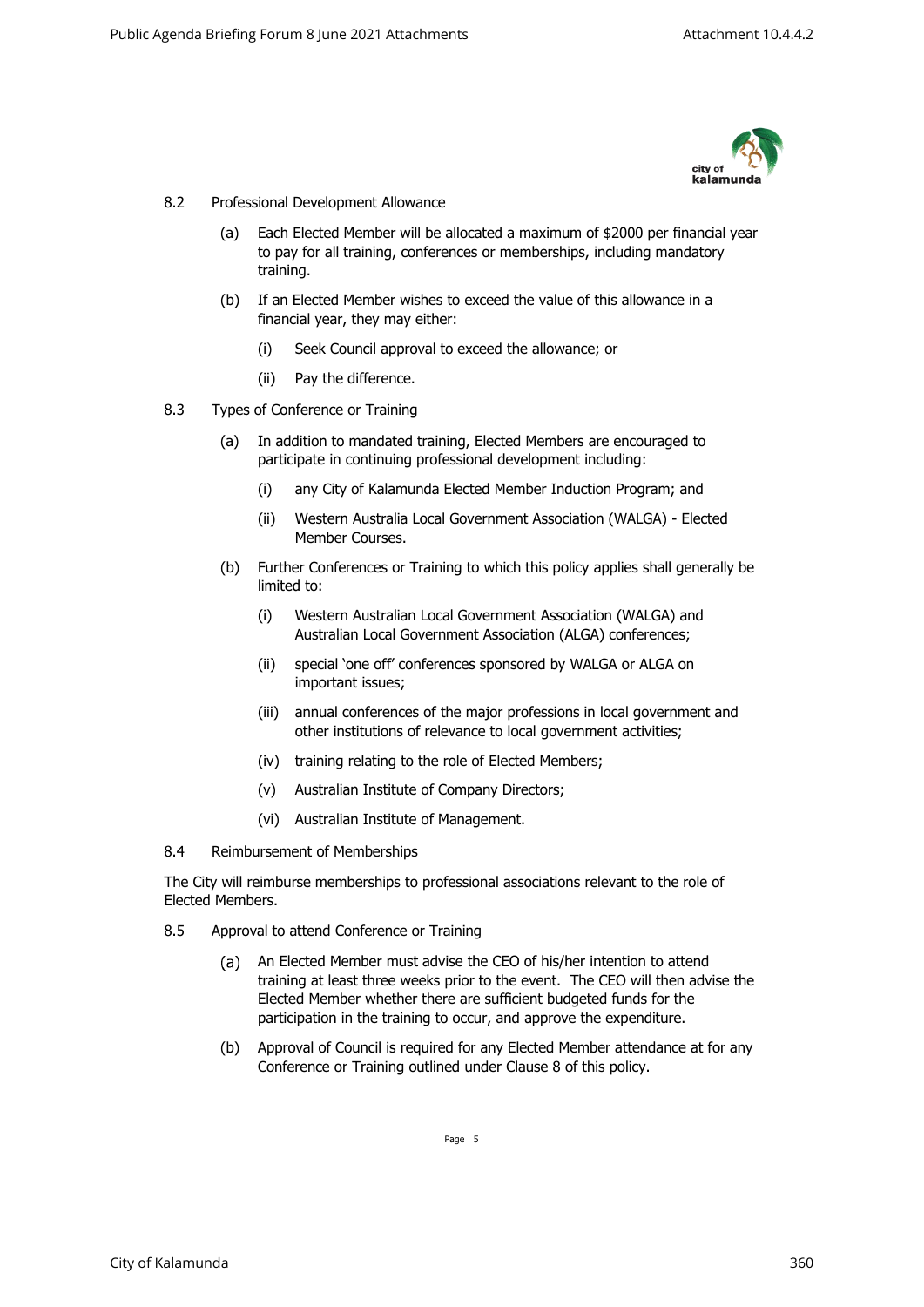

## 8.6 Report back on Conference or Training

With the exception of mandated training, upon return from attending a Conference or Training, within two months the Elected Member is required to provide:

- (a) a written or verbal report for Council on the Conference or Training;
- (b) copies of all discussion papers and notes; and
- (c) outline of the benefits, lessons and actions for the City.
- 8.7 Professional Development Attendance and Reimbursements
	- Registration, travel and accommodation for Elected Members will be arranged  $(a)$ through the CEO's Office.
	- (b) In general, all expenses including airfares, registration fees, and accommodation will be paid directly by the City.
	- All accommodation and travel expenses shall be warranted, reasonable and practical:
		- (i) Air travel shall be at economy rates, via the most direct route;
		- (ii) Accommodation should be for a standard room with a basic breakfast option, and upgrades are at the Elected Member's expense.
	- Taxi vouchers and car hires may be requested and approved prior to travel.
	- $(e)$ Normally accepted living expenses will be reimbursed where they are reasonable, such as:
		- (i) Meals and refreshments not already provided.
		- (ii) Dry-cleaning and laundry expenses.
		- (iii) Reasonable telephone, internet and facsimile charges.
	- (f) An Elected Member wishing to take an accompanying person to a Conference or Training is required to pay all associated costs for the other person.
	- (g) If an Elected Member wishes to use a private vehicle, they will be reimbursed a mileage allowance, using the Australian Taxation Office's cents per kilometre method.
	- (h) Expenses shall only be reimbursed from the time an Elected Member leaves home to attend an event to the time the Elected Member returns home (including cost of travel to and from the airport).
	- (i) Any personal travel shall be at the expense of the Elected Member.
- 8.8 Insurance

An Elected Member travelling for a Conference or Training shall be covered by the City's Travel Insurance Policy.